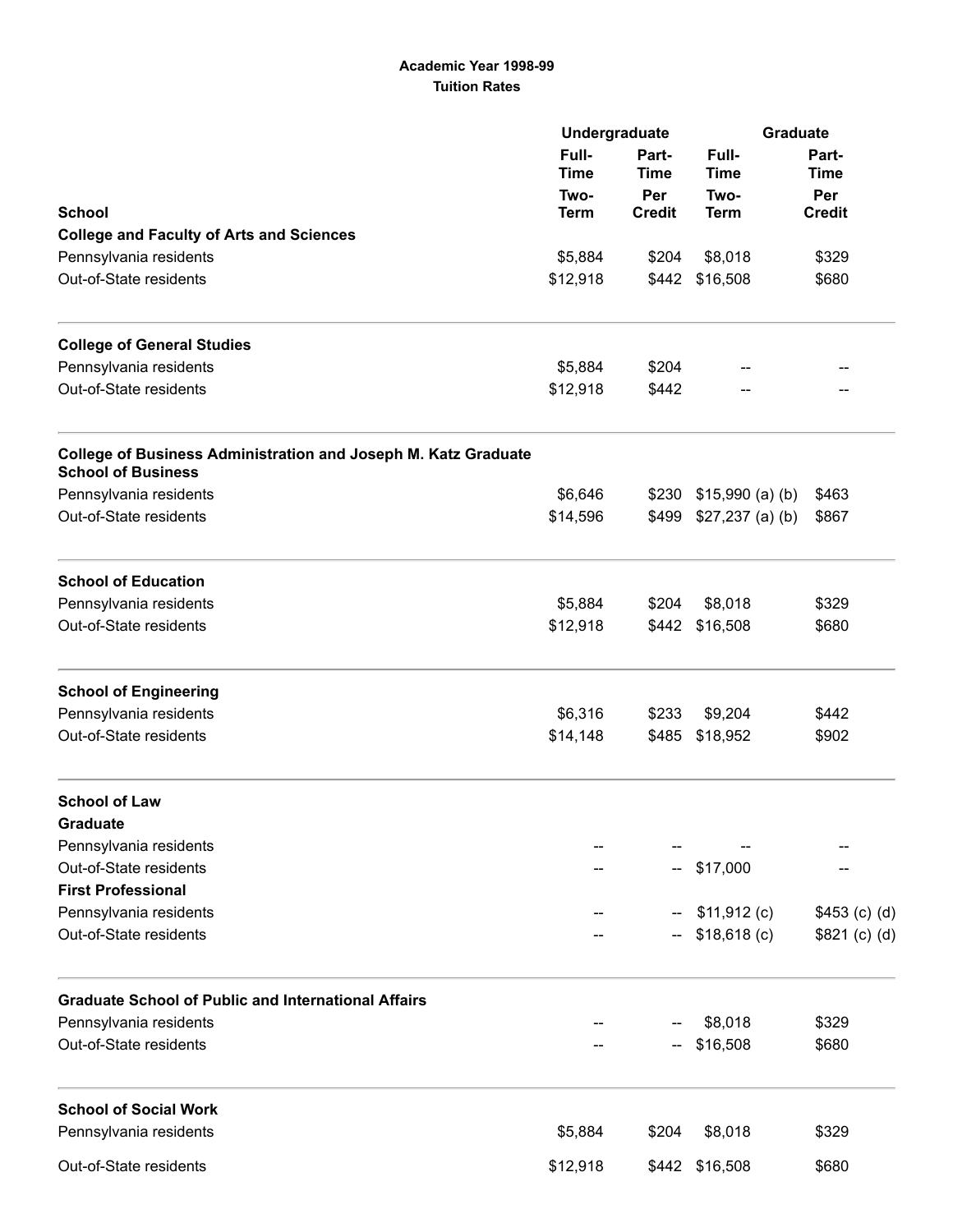| \$6,382<br>Pennsylvania residents<br>\$214<br>\$8,432<br>\$348<br>Out-of-State residents<br>\$13,984<br>\$459 \$17,360<br>\$720<br>\$5,884<br>\$204<br>\$12,918<br>\$442<br>\$9,402<br>\$388<br>--<br>\$19,372<br>\$799<br>\$19,150<br>\$795<br>--<br>\$27,860<br>\$1,159<br>\$19,150<br>$$426$ (d)<br>н.<br>\$27,860<br>\$776(d)<br>\$7,570<br>\$257<br>$$9,402$ (c)<br>\$388(c)<br>\$548<br>\$19,372(c)<br>\$799(c)<br>\$16,508<br>\$9,402<br>\$388<br>Pennsylvania residents<br>\$19,372<br>\$799<br><b>First Professional (PharmD Program)</b><br>Pennsylvania residents<br>\$9,974<br>\$435<br>-- \$13,936<br>\$607<br>\$9,402<br>\$388<br>\$19,372<br>\$799<br>\$9,402<br>\$388<br>\$19,372<br>\$799<br>\$20,534<br>\$365(d)<br>\$27,724<br>\$641(d) | <b>School of Information Sciences</b>    |  |  |  |
|------------------------------------------------------------------------------------------------------------------------------------------------------------------------------------------------------------------------------------------------------------------------------------------------------------------------------------------------------------------------------------------------------------------------------------------------------------------------------------------------------------------------------------------------------------------------------------------------------------------------------------------------------------------------------------------------------------------------------------------------------------|------------------------------------------|--|--|--|
|                                                                                                                                                                                                                                                                                                                                                                                                                                                                                                                                                                                                                                                                                                                                                            |                                          |  |  |  |
|                                                                                                                                                                                                                                                                                                                                                                                                                                                                                                                                                                                                                                                                                                                                                            |                                          |  |  |  |
|                                                                                                                                                                                                                                                                                                                                                                                                                                                                                                                                                                                                                                                                                                                                                            | <b>School of Dental Medicine</b>         |  |  |  |
|                                                                                                                                                                                                                                                                                                                                                                                                                                                                                                                                                                                                                                                                                                                                                            | Undergraduate                            |  |  |  |
|                                                                                                                                                                                                                                                                                                                                                                                                                                                                                                                                                                                                                                                                                                                                                            | Pennsylvania residents                   |  |  |  |
|                                                                                                                                                                                                                                                                                                                                                                                                                                                                                                                                                                                                                                                                                                                                                            | Out-of-State residents                   |  |  |  |
|                                                                                                                                                                                                                                                                                                                                                                                                                                                                                                                                                                                                                                                                                                                                                            | <b>Graduate (Basic Science Programs)</b> |  |  |  |
|                                                                                                                                                                                                                                                                                                                                                                                                                                                                                                                                                                                                                                                                                                                                                            | Pennsylvania residents                   |  |  |  |
|                                                                                                                                                                                                                                                                                                                                                                                                                                                                                                                                                                                                                                                                                                                                                            | Out-of-State residents                   |  |  |  |
|                                                                                                                                                                                                                                                                                                                                                                                                                                                                                                                                                                                                                                                                                                                                                            | <b>Graduate (Clinical Programs)</b>      |  |  |  |
|                                                                                                                                                                                                                                                                                                                                                                                                                                                                                                                                                                                                                                                                                                                                                            | Pennsylvania residents                   |  |  |  |
|                                                                                                                                                                                                                                                                                                                                                                                                                                                                                                                                                                                                                                                                                                                                                            | Out-of-State residents                   |  |  |  |
|                                                                                                                                                                                                                                                                                                                                                                                                                                                                                                                                                                                                                                                                                                                                                            | <b>First Professional</b>                |  |  |  |
|                                                                                                                                                                                                                                                                                                                                                                                                                                                                                                                                                                                                                                                                                                                                                            | Pennsylvania residents                   |  |  |  |
|                                                                                                                                                                                                                                                                                                                                                                                                                                                                                                                                                                                                                                                                                                                                                            | Out-of-State residents                   |  |  |  |
|                                                                                                                                                                                                                                                                                                                                                                                                                                                                                                                                                                                                                                                                                                                                                            | <b>School of Nursing</b>                 |  |  |  |
|                                                                                                                                                                                                                                                                                                                                                                                                                                                                                                                                                                                                                                                                                                                                                            | Pennsylvania residents                   |  |  |  |
|                                                                                                                                                                                                                                                                                                                                                                                                                                                                                                                                                                                                                                                                                                                                                            | Out-of-State residents                   |  |  |  |
|                                                                                                                                                                                                                                                                                                                                                                                                                                                                                                                                                                                                                                                                                                                                                            | <b>School of Pharmacy</b>                |  |  |  |
|                                                                                                                                                                                                                                                                                                                                                                                                                                                                                                                                                                                                                                                                                                                                                            | <b>Graduate</b>                          |  |  |  |
|                                                                                                                                                                                                                                                                                                                                                                                                                                                                                                                                                                                                                                                                                                                                                            |                                          |  |  |  |
|                                                                                                                                                                                                                                                                                                                                                                                                                                                                                                                                                                                                                                                                                                                                                            | Out-of-State residents                   |  |  |  |
|                                                                                                                                                                                                                                                                                                                                                                                                                                                                                                                                                                                                                                                                                                                                                            |                                          |  |  |  |
|                                                                                                                                                                                                                                                                                                                                                                                                                                                                                                                                                                                                                                                                                                                                                            |                                          |  |  |  |
|                                                                                                                                                                                                                                                                                                                                                                                                                                                                                                                                                                                                                                                                                                                                                            | Out-of-State residents                   |  |  |  |
|                                                                                                                                                                                                                                                                                                                                                                                                                                                                                                                                                                                                                                                                                                                                                            | <b>Graduate School of Public Health</b>  |  |  |  |
|                                                                                                                                                                                                                                                                                                                                                                                                                                                                                                                                                                                                                                                                                                                                                            | Pennsylvania residents                   |  |  |  |
|                                                                                                                                                                                                                                                                                                                                                                                                                                                                                                                                                                                                                                                                                                                                                            | Out-of-State residents                   |  |  |  |
|                                                                                                                                                                                                                                                                                                                                                                                                                                                                                                                                                                                                                                                                                                                                                            | <b>School of Medicine</b>                |  |  |  |
|                                                                                                                                                                                                                                                                                                                                                                                                                                                                                                                                                                                                                                                                                                                                                            | <b>Graduate</b>                          |  |  |  |
|                                                                                                                                                                                                                                                                                                                                                                                                                                                                                                                                                                                                                                                                                                                                                            | Pennsylvania residents                   |  |  |  |
|                                                                                                                                                                                                                                                                                                                                                                                                                                                                                                                                                                                                                                                                                                                                                            | Out-of-State residents                   |  |  |  |
|                                                                                                                                                                                                                                                                                                                                                                                                                                                                                                                                                                                                                                                                                                                                                            | <b>First Professional</b>                |  |  |  |
|                                                                                                                                                                                                                                                                                                                                                                                                                                                                                                                                                                                                                                                                                                                                                            | Pennsylvania residents                   |  |  |  |
|                                                                                                                                                                                                                                                                                                                                                                                                                                                                                                                                                                                                                                                                                                                                                            | Out-of-State residents                   |  |  |  |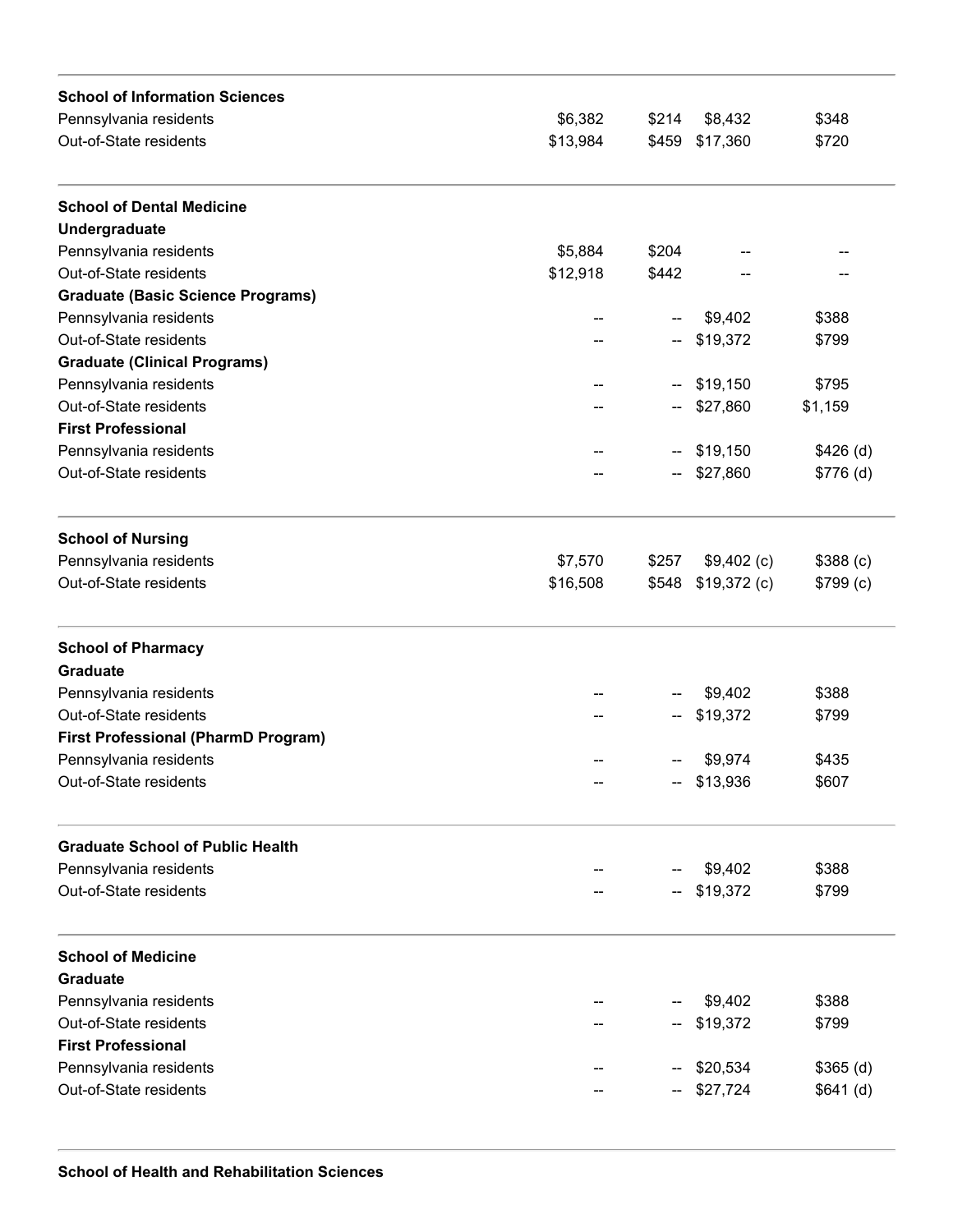| Pennsylvania residents                                                                 | \$7,570  | \$257 | \$9,402        | \$388 |
|----------------------------------------------------------------------------------------|----------|-------|----------------|-------|
| Out-of-State residents                                                                 | \$16,508 |       | \$548 \$19,372 | \$799 |
| <b>Schools of Education and Public Health</b>                                          |          |       |                |       |
| Pennsylvania residents                                                                 |          |       | \$8,710        | \$358 |
| Out-of-State residents                                                                 |          | --    | \$17,942       | \$740 |
| <b>Schools of Nursing and Public Health</b>                                            |          |       |                |       |
| Pennsylvania residents                                                                 |          |       | \$9,402        | \$388 |
| Out-of-State residents                                                                 |          |       | \$19,372       | \$799 |
| Johnstown Campus (except for Engineering Technology, Nursing,<br>and Respiratory Care) |          |       |                |       |
| Pennsylvania residents                                                                 | \$5,884  | \$204 |                |       |
| Out-of-State residents                                                                 | \$12,918 | \$442 |                |       |
| <b>Johnstown Campus - Engineering Technology</b>                                       |          |       |                |       |
| Pennsylvania residents                                                                 | \$6,316  | \$233 |                |       |
| Out-of-State residents                                                                 | \$14,148 | \$485 |                |       |
| <b>Johnstown Campus - Nursing</b>                                                      |          |       |                |       |
| Pennsylvania residents                                                                 | \$7,570  | \$257 |                |       |
| Out-of-State residents                                                                 | \$16,508 | \$548 |                |       |
| <b>Johnstown Campus - Respiratory Care</b>                                             |          |       |                |       |
| Pennsylvania residents                                                                 | \$6,298  | \$214 |                |       |
| Out-of-State residents                                                                 | \$13,816 | \$455 |                |       |
| <b>Greensburg Campus</b>                                                               |          |       |                |       |
| Pennsylvania residents                                                                 | \$5,884  | \$204 |                |       |
| Out-of-State residents                                                                 | \$12,918 | \$442 |                |       |
| <b>Titusville Campus</b>                                                               |          |       |                |       |
| Pennsylvania residents                                                                 | \$5,644  | \$190 |                |       |
| Out-of-State residents                                                                 | \$12,398 | \$410 |                |       |
| <b>Bradford Campus (except Nursing)</b>                                                |          |       |                |       |
| Pennsylvania residents                                                                 | \$5,884  | \$204 |                |       |
| Out-of-State residents                                                                 | \$12,918 | \$442 |                |       |
| <b>Bradford Campus - Nursing</b>                                                       |          |       |                |       |
| Pennsylvania residents                                                                 | \$7,570  | \$257 |                |       |